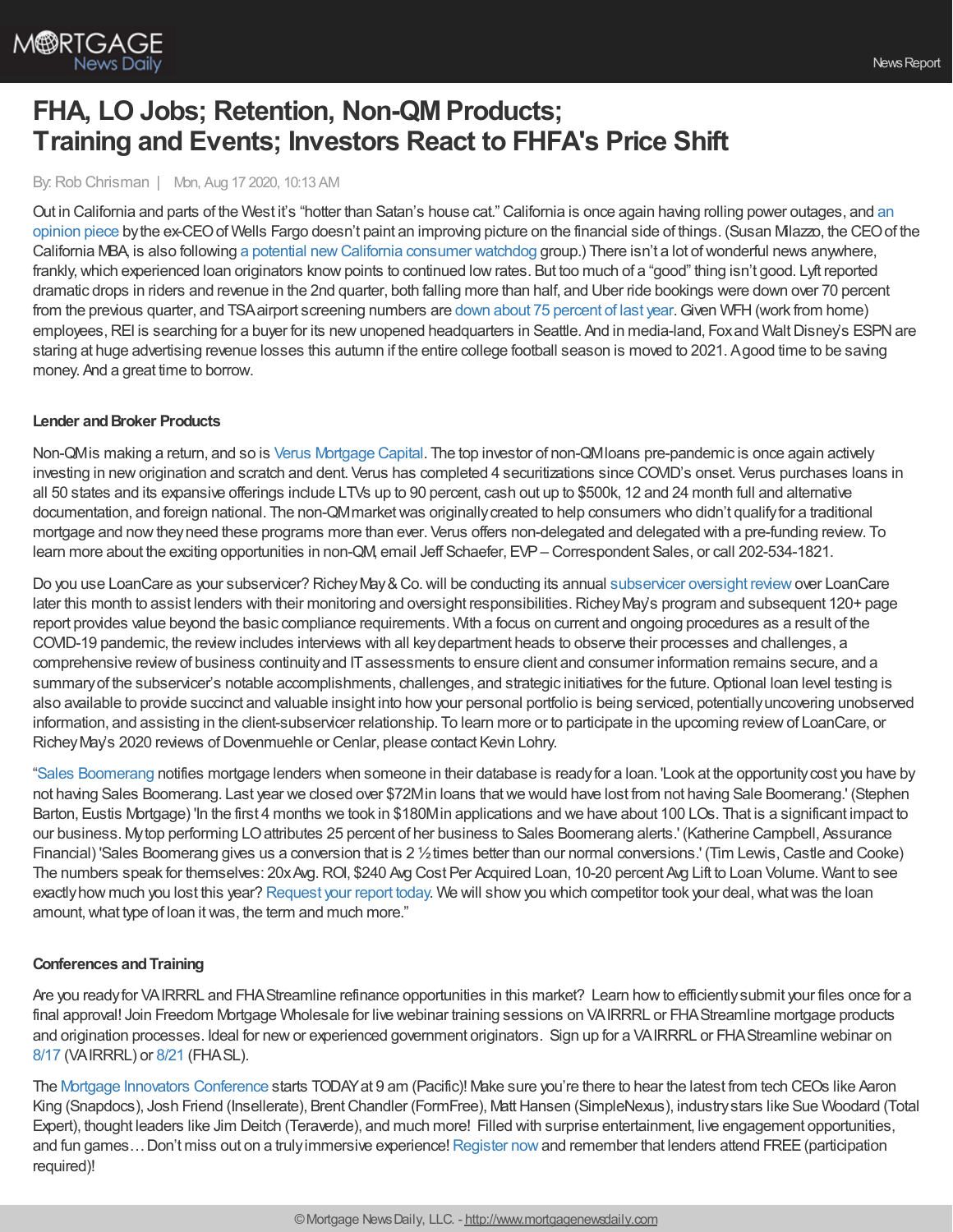August 18-20 we have Calyx Vision 2020. Hear directly from Fannie Mae and Freddie Mac executives about the upcoming changes and what to expect and see the updates in your Calyxloan origination software. [Register](https://www.eventbrite.com/e/calyx-vision-2020-user-conference-tickets-104161471766) today!

On August 25th, Insellerate will be showcasing [industry-first](https://crm.insellerate.com/mortgageinnovators2020/) tech that radicallytransforms borrower engagement, putting amazing power in the hands of the loan officer. You won'twant to miss out.

## **Investors andLenders React toFHFA/Freddie/Fannie Changes**

New originators wonder why "corporate" adds a margin and makes a profit on loans. Of course increasing net worth helps with warehouse lines, investor approvals, and provides a cushion in bad times. Late last week, with the sudden .5 hit on conventional conforming refis, we were all reminded of another reason. Given underwriting turn times, most of conventional conforming refi pipelines will suffer a .5 hit, which by all indications is coming out of "corporate." Not the LO, not the broker, not the borrower. The company itself. Others were quick to react; let's take a look at conventional conforming news in general.

Thank you to E.S.who passed along and updated and newquestion answered byFannie. "Q128.Does Fannie Mae purchase loans that are in forbearance? Yes, certain loans that go into forbearance after loan closing and before sale to us became eligible for sale beginning May1. Loans must have note dates on or before Aug. 31, and must be delivered byOct. 31, 2020.Refer to Lender Letter LL-2020-06, Selling Loans in Forbearance Due to COVID-19 for eligibility and delivery requirements. Q129. Will the note and delivery dates be extended any further for selling loans in forbearance? No, there are no plans to further extend the terms for selling loan in forbearance. Loans with note dates after Aug. 31 that go into forbearance after closing and before sale will not be eligible for sale to us."

PennyMac [Broker](https://www.pennymacbrokerdirect.com/) Direct Wholesale is limiting Self-employed borrowers to a maximum of 70 percent LTV/CLTVon all conventional transactions for applications taken on or after August 14th. This policyincludes borrowers who manage investment properties through an S-Corp, Partnerships or C-Corp. Loans currentlyin the pipeline will not be impacted.

US Bank Home Mortgage posted a Pricing Flash [P-2020-11](http://pull.t2mr3.com/cgi-bin/pull/DocPull/5254-CFEC/258381260/P-2020-11_Agency_Adverse_Market_Fee_8-14-20.pdf) Agency Adverse Market Fee.

Effective immediatelyfor newCommitmentConfirmations, relocks and lock changes as described in theGuide, a 50bp LLPAwill be added to all Conventional Refinance Mortgages. This update will be reflected on Caliber Home Loans Correspondent rate sheets published on and after August 14.

In response to Freddie Mac and Fannie Mae's implementation of LLPA for most refinances, FAMC Correspondent will add a 50-basis point adjustment to all Conventional refinance products for newlocks and relocks (relocks subject to worst case pricing) locked on and after August 14. As a result, the current cash out refinance adjustment on these products will be eliminated.

Flagstar Bank has implemented the new Adverse Market Refinance Fee LLPA of -0.500 for any new Agency refinance loans locked on or after Friday, August 14.

In response to Fannie Mae and Freddie Mac announcements on August 12, requiring a 50 basis point (bps) Adverse Market Refinance Fee loan-level price adjuster on most refinances, Wells Fargo Funding is applying a 50 bps fee on anyconventional Conforming refinance included in a Mandatory Commitment executed through Bid Tape, Direct Trade, or Assignment of Trade (AOT). In addition, a 50-bps fee will be applied to conventional Conforming Best Effort refinance transactions, registered, Locked, relocked, and renegotiated on and after Friday, August 14.

At the direction of Fannie Mae and Freddie Mac, all refinance loans will be subject to an adverse market fee of 0.50. This fee is effective with loans locked on or after August 13. This fee is not subject to the LLPAcaps for HomeReadyand Home Possible. Mountain West Financial Wholesale rate sheets and pricing engine have been updated accordingly.

Effective with all conventional refinance loans locked on/after August 13th Mortgage Solutions Financial will charge a 0.500 LLPA.

PCF Wholesale announced that effective immediately for all new locks, there will be a conventional refi adjustment (Rate & Term and Cash-Out) of -0.500.

## **Capital Markets**

Lastweek ended without a newstimulus package prior to the summer Congressional recess which will increase the financial stress for the millions of unemployed whose enhanced unemployment benefits have expired. Prior to that expiration, we learned that retail sales increased in July, following June's increase and are up 2.7 percent year-over-year. Consumer spending makes up the largest portion of GDPand with millions of people nowseeing their incomes decrease,**retails sales are expectedtomoderate over the next couple**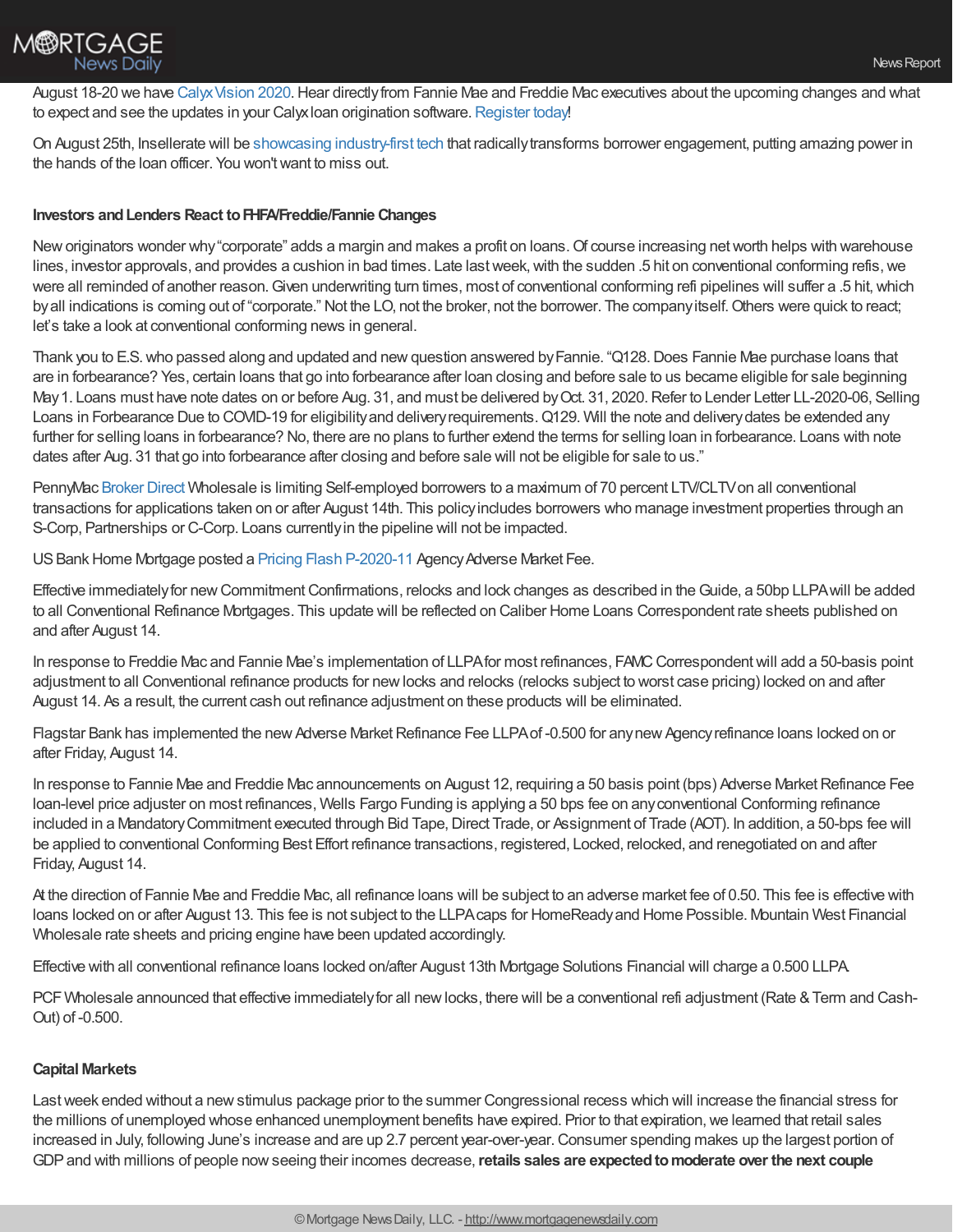

**months.**Consumer prices increased in Julysurpassing analysts' expectations as energyprices increased. Producer prices sawsimilar increases in July. Mortgage applications were up nicely for the week ending August 7th as refis spiked, but those gains may be short lived after the FHFAannounced a newhalf point fee on all refinances being sold to Fannie and Freddie. **Purchase apps remainstrongandare up21 percent over the last twelve months.**

Friday, in the bond market, MBSand Treasuries closed "mixed" as investors digested reports showing a slowdown in economic recovery. Retail sales rebounded to above pre-pandemic levels, but posted a weaker gain than expected. While sales were shyof expectations in July, the upward revision to figures from June makes the report less disappointing on the whole, though it maybe the last positive print before the lapse in extra jobless benefits is reflected in tighter purse strings byconsumers. Industrial and **manufacturingproductionboth rose inJuly, but eachwere downfromstrongJune readings, andwell below levels froma year ago.** Productivityimproved significantlyin Q2, but the overall level of activitywas sharplylower due to coronavirus-related shutdowns and restrictions.Consumer sentiment remained weak in August, too. The preliminary University of Michigan Index of Consumer Sentiment for August showed a stark difference in expectations among those who identifyas Republican and Democrat,with Republicans more optimistic.

This week's economic calendar is relativelylight and sees updates on housing and regional Fed surveys with Markit PMI flashes for August on Friday. Fed appearances are on the light side, though the minutes of the July28/29 FOMC meeting will be released on Wednesday afternoon. **Withregards toMBS, the Deskwill purchase a maximumof \$25.6 billion**,while Class C48-hour notification is tomorrow. Kicking off today's calendar was Empire State manufacturing for August ("3.7", down 14 points much worse than expected). Later this morning brings the NAHB Housing Market Index for August, expected to show incredible optimism, and remarks from Atlanta Fed President Bostic. The Desk will again conduct three MBS FedTrade operations, starting with \$765 million UMBS15 2 percent and 2.5 percent followed by \$2.8 billion UMBS30 2 percent and 2.5 percent and \$1.4 billion GNII 2 percent and 2.5 percent. We begin the day with Agency MBS prices up/better bya solid .125 and the 10-year yielding .68 after closing lastweek at 0.71 percent on continued reminders of stalled worldwide economies.

## **Employment**

[Caliber](https://recruiting.adp.com/srccar/public/RTI.home?d=ExternalCaliberHomeLoans&_icx=v02Pg0E8dry77as%252F53w4AJaa70NZw%252Fw8fF8hbFO1EF85wLt9DxjYJuzTaiz3cC3bUG0&c=1060341&_dissimuloSSO=k81IQ_xGY14:XQC7YMN_-Mx6DdXOyW3KVTQohAw) Home Loans CEO, SanjivDas' Op-Ed in [MarketWatch](https://www.marketwatch.com/story/why-my-companys-7000-employees-wont-rush-back-to-the-office-even-when-the-coronavirus-is-under-control-2020-08-04) provides his insight of the pandemic and Caliber's employee-first approach to returning to the office. Sanjivdiscusses taking swift action to shift to work from home in March of this year, the status of teleworking, and how Caliber is responding to the pandemic as an organization. His holistic leadership reassures employees that safety is non-negotiable. Caliber's patience has proven to be the correct decision as confirmed cases and hospitalizations surge in the DFW area. Caliber's ability to adapt and focus on customer needs during these challenging times has created a stronger culture and a deeper connection to customers and the community.

[SymmetryLending](http://www.symmetrylending.com/) is expanding! With an unrelenting commitment to service, speed, and simplicity, it is with great excitement that Symmetry announces growth in its HELOC product and team of experts. Effectively immediately, Symmetry is offering the following expansions of its HELOC product: 1) Minimum FICO for all active states is reduced to 700! 2) Maximum CLTV for loans in CAincreased to 89.99%! \*740 FICO required to exceed 85.00% in CA. 3) Symmetry now offering HELOCs on Concurrent-Close Purchase AND Refinance Transactions! \* Refinance Transactions not allowed in Massachusetts. With this expansion, Symmetryis also growing the team. Visit Symmetry's [careers](http://www.symmetrylending.com/careers) page or email us at careers@symmetrylending.com to learn more about how you can join our exciting team of HELOC Professionals.

AmeriCU, a division of Towne Mortgage, has been partnering with Credit Unions since 1993 to deliver outstanding mortgage experiences for their membership. "What makes us unique is our direct relationship with our Credit Union (CU) partners. We are looking for experienced, bilingual loan officers who are customer-service oriented in the Miami/Dade and Midwest territories. The ideal candidate is a self-sourced originator who has the ability to service partners as well as prospect new CU opportunities in Spanish & English. Would you like to join a thriving, competitive, and fun organization? Contact Ilene Lubin for Southeast region opportunities (Spanish speaking is a plus). Contact Erik Kelly for Midwest region opportunities."

[OptiFunder,](http://www.optifunder.com/) the industry's onlyWarehouse Management System, announced it surpassed \$4 billion in fundings in July, doubling in just 2 months. At a time when all lenders are achieving record monthly fundings, OptiFunder clients are benefiting from significant scale via optimization and automation in their funding department. Due to this growing demand, OptiFunder is seeking to hire a Sales Director to join its team. If you have prior experience selling products to independent mortgage bankers with an emphasis on warehouse line, send your resume to careers@optifunder.com.OptiFunder is also looking to hire manyother roles as well including implementation specialist, product manager, and sales engineer. For a product demonstration contact Brian Abbott.

FHA Office of Single Family Housing is advertising multiple job opportunities. In Washington D.C., FHA currently has three vacancies for Housing Program Policy Specialists, three vacancies for a [Management](https://www.usajobs.gov/GetJob/ViewDetails/576188700) Analyst positions, and in Denver FHA is hiring a Management